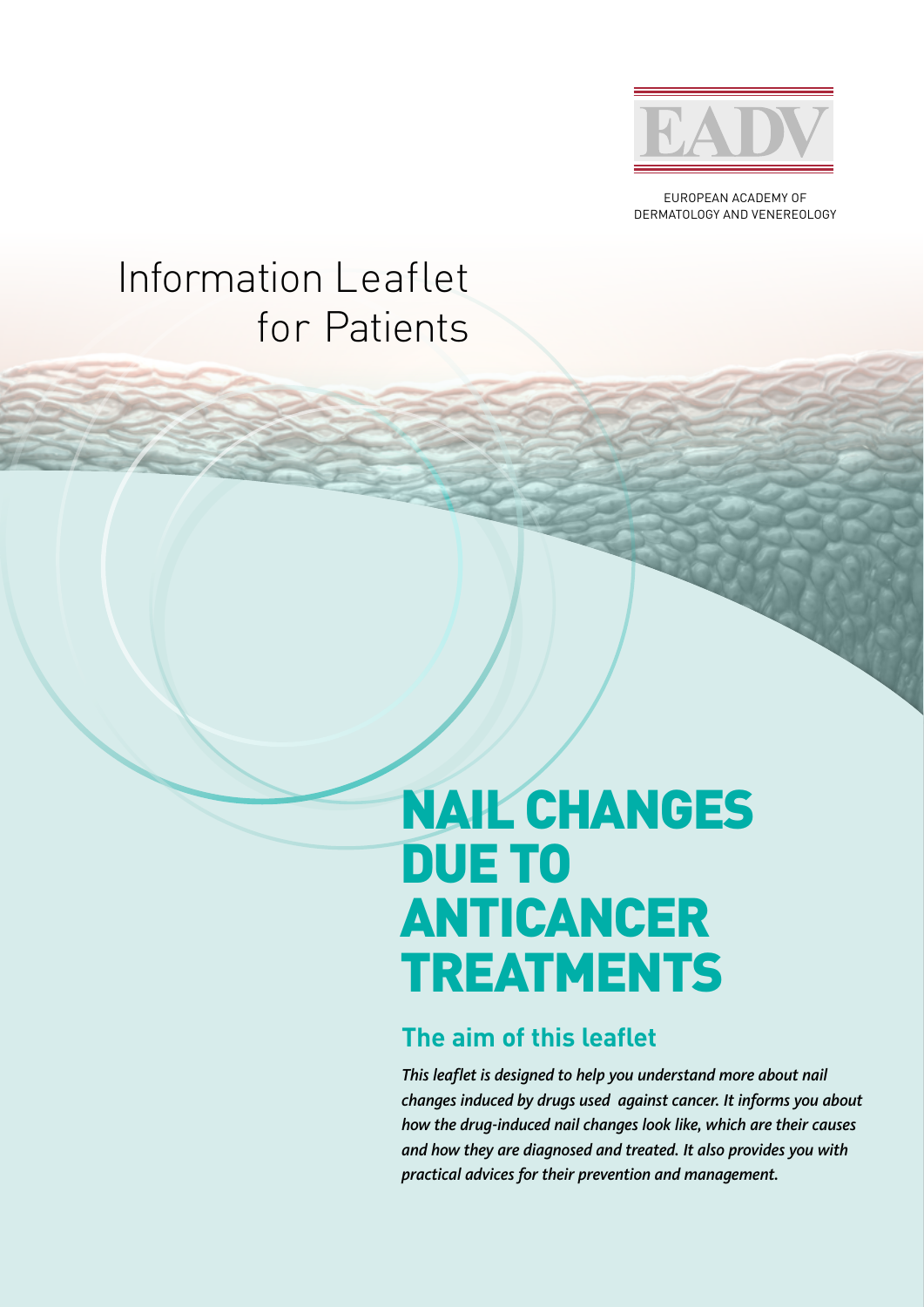## **NAIL CHANGES DUE TO ANTICANCER TREATMENTS**

#### What are cancer treatment-related nail changes?

Nail changes are a common toxicity that can be caused by a range of cancer therapies. Nail plate, nail bed, and skin around the nail may be affected with a frequency that varies depending on the drug used. Targeted treatments are those most related to nail unit changes. After stopping the treatment, however, the changes gradually disappear.

Although nail changes are not life-threatening, they can cause discomfort and pain. They may impair your daily activities and have a negative impact on your quality of life. Certain preventive and therapeutic measures can ameliorate this sometimes difficult-to-treat adverse event.

#### Which cancer treatment can cause nail changes?

A large number of chemotherapeutic agents and targeted therapies can induce nail changes. The onset ranges from 1-2 weeks to several months after treatment initiation.

.

The table below provides a list of the most common anticancer medications and the corresponding nail changes that they may cause.

| Loosening of the nail plates<br>(detachment)                        | capecitabine, docetaxel, doxorubicin, eribulin, etoposide, ixabepilon,<br>mercaptopurine, methotrexate, mitoxantron, paclitaxel, immune<br>checkpoint inhibitors, FGFR inhibitors                                                     |
|---------------------------------------------------------------------|---------------------------------------------------------------------------------------------------------------------------------------------------------------------------------------------------------------------------------------|
| Loss of the nail plate                                              | docetaxel, paclitaxel, FGFR inhibitors                                                                                                                                                                                                |
| Bleeding under the nail plate                                       | docetaxel, paclitaxel, sorafenib, sunitinib, cabozantinib                                                                                                                                                                             |
| Discoloration of the nail plates                                    | bleomycin, cyclofosfamide, dacarbazine, daunorubicin, docetaxel,<br>doxorubicin, erlotinib, etoposide, fluorouracil, gefitinib, idarubicin,<br>imatinib, lapatinib, melfalan, paclitaxel, vincotaxel, panitumanumab,<br>topristotaxel |
| Infections                                                          | docetaxel, eribulin, erlotinib, gefitinib, lapatinib, paclitaxel, panitumumab,<br>cetuximab, osimertinib, afatinib                                                                                                                    |
| Redness and swelling of the<br>periungual tissues                   | ceribulin, erlotinib, gefitinib, lapatinib, panitumumab, trametinib,<br>cetuximab, osimertinib, afatinib, binimetinib, ibrutinib                                                                                                      |
| Nail fragility                                                      | all chemotherapeutic agents                                                                                                                                                                                                           |
| Nail plate surface abnormalities<br>(fissures, ridges, depressions) | immune checkpoint Inhibitors                                                                                                                                                                                                          |

#### What are the signs and symptoms of cancer treatment-related nail changes?

Different changes may affect one or more nails at the same time and can also co-exist in the same nail.

**1. Nail fragility**: certain anticancer drugs can modify nail growth. This results in a slower nail plate growth and/or a weak nail plate that is less elastic and crumbles and splits easily. Usually, this type of nail change is otherwise not painful and harmful. After treatment cessation, the nails gradually recover.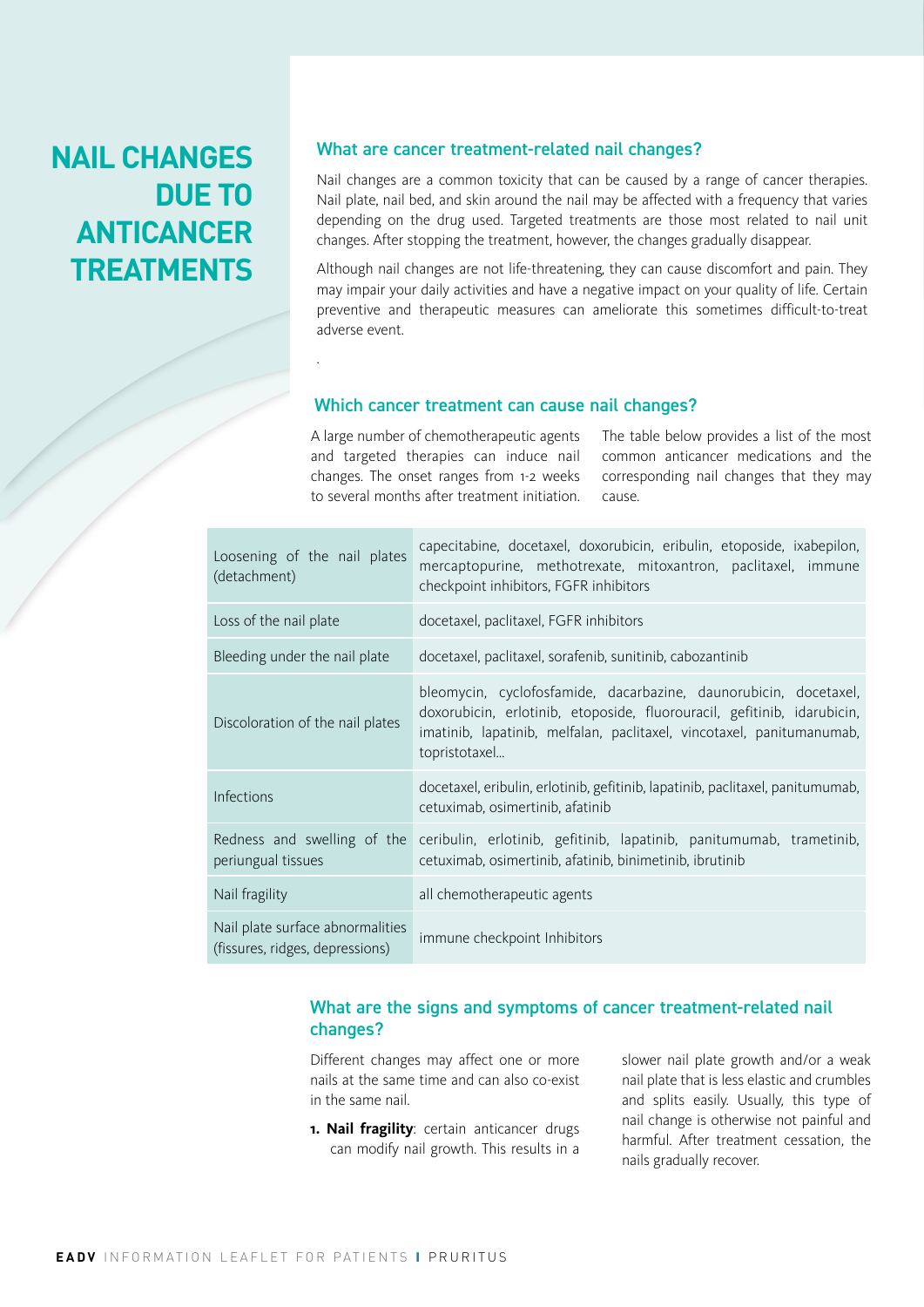- **2. Ridges or lines in the nail plate**: some anticancer drugs can cause ridges and/ or transverse lines (Beau's lines) in the nail plate. This is a harmless side-effect, resulting from a temporary and partial
- interruption of nail plate growth. Ridges and lines will eventually disappear a few months after the end of the treatment.
- **3. White discolorations in the nails**: some anticancer drugs can hinder the nail matrix from properly forming the nail plate. The latter results in white transversal bands or spots. This is a harmless side-effect. Bands and spots will gradually disappear after treatment cessation, following the outwards growth of the nail.
- **4. Dark spots under the nail**: some chemotherapeutic agents can cause dark pigmentation of the nail unit. Usually, this discoloration is temporary, but it can also be permanent. It may involve a part or the entire nail plate.
- **5. Bruising under the nail**: small bruises may appear in the nail bed. These are visible as small red lines along the nail plate (splinter hemorrhages). Larger areas of subungual bleeding, accompanied by pain can be also present. In this scenario, there is also a risk of infection.
- **6. Loosening of the nails**: the nail plate is loosely attached to the nail bed (onycholysis). This is temporary but can be painful. There is also an increased risk of infection.
- **7. Loss of the nail**: some anticancer drugs can result in complete loss of the nail plate. This is temporary but can be painful. There is also an increased risk of infection.
- **8. Inflammation of the periungual tissues**: redness or swelling of the skin around the nail of the finger or toe (paronychia or perionyxis). This can be very painful and can limit your normal daily activities.
- **9. Pyogenic granuloma**: a benign vascular tumor that often occurs in the lateral nail fold, usually of the great toenail. It can grow quickly and give discomfort and oozing.
- **10.Nail plate surface abnormalities (fissures, ridges, depressions)**: surface abnormalities: tiny depressions in your nails (called "nail pits"); white, yellow, or brown discoloration; crumbling nails; nail(s) separating from your finger or toe; buildup beneath your nail and blood under your nail.

#### How to prevent or reduce cancer treatment-related nail changes?

It may not be possible to prevent nail changes, but you can take several actions to prevent the worst damage to your nails and to control minor nail changes. Check your hands and feet every day to see if there are any abnormalities and act to prevent them from getting worse.

Below is a list of tips:

- **1. Keep your skin and nails clean to prevent infections.**
- **2. Keep your nails short and straight**: short nails are less likely to break or "catch" on something (for tips: see below).
- **3. Protect the nails of your hands and feet from damage.**
	- Avoid pressure on the hands and feet: wear shoes that are not too tight and do not wear high heels. Protect your hands by wearing work gloves.
	- Avoid activities with a lot of effort for the hands, such as cleaning, odd jobs, or hobbies that can damage your skin and nails.
	- Protect your skin from frequent contact with moisture; wear vinyl gloves when cleaning the house, washing dishes, or gardening. For additional protection,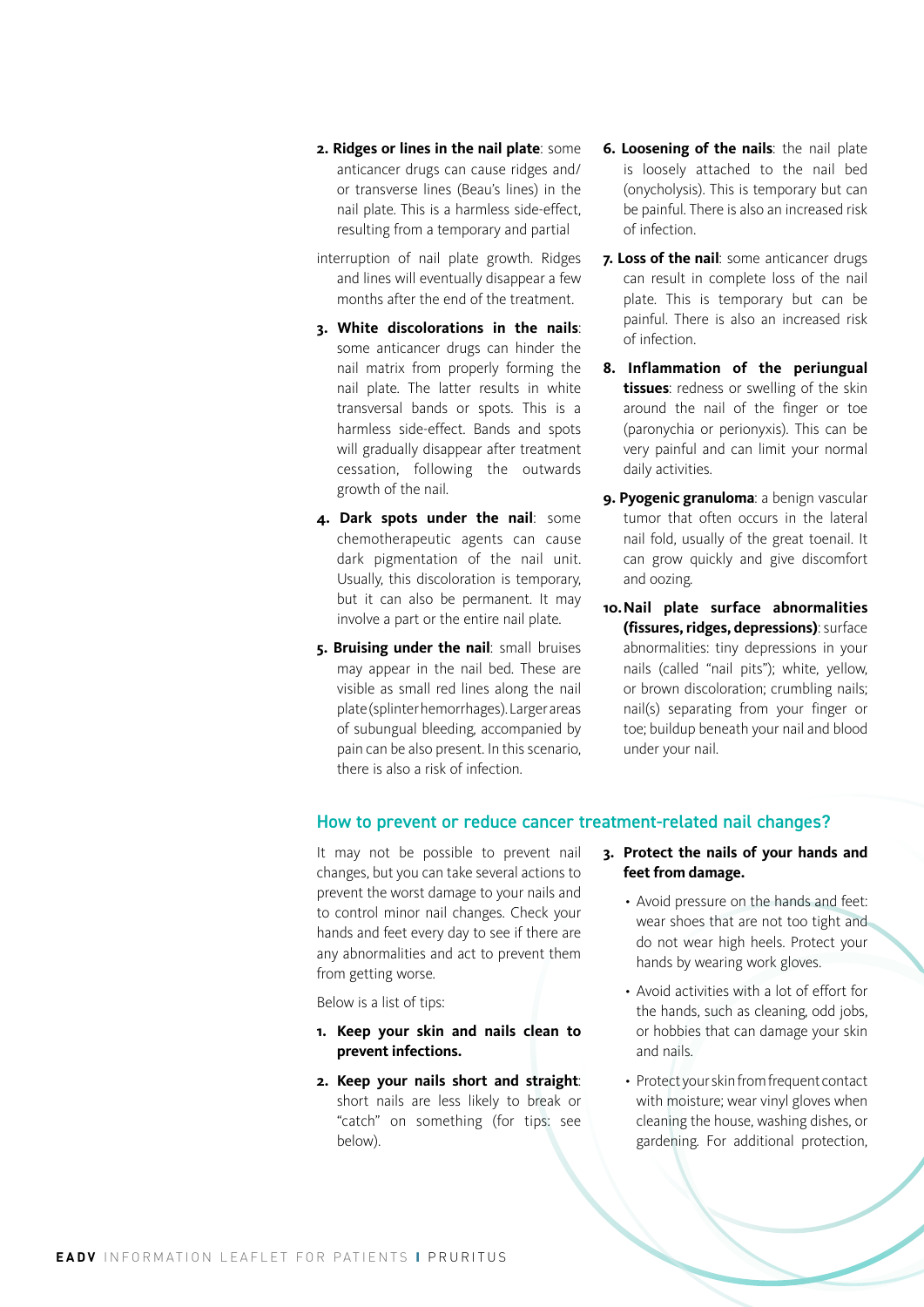## **NAIL CHANGES DUE TO ANTICANCER TREATMENTS**

use vinyl gloves one size larger and wear white cotton gloves underneath to absorb sweat and protect the skin.

- Wear 100% cotton socks and change them often. Cotton socks help absorb moisture and can help prevent fungal infections and skin maceration.
- Dry your fingers and toes well after washing dishes, swimming, or taking a bath/shower to prevent infections.
- Avoid hot hand and foot baths.
- Do not expose your hands and feet to extreme cold: wear gloves and slippers to protect your hands and feet from the cold.
- Avoid sun exposure and regularly use sunscreen on your skin and on your nails.

#### **4. Moisturize your hands, nails, and cuticles regularly with a hydrating cream**

- **5. Pay special attention to your cuticles**: the cuticle is a thin layer of dead tissue riding on the nail plate that protects your nails from harmful bacteria and fungi, do not damage them by biting or cutting them.
- **6. Prevent the development of hangnails**: a hangnail looks like a 'mini nail' next to your normal nail. A hangnail occurs when the cuticles are very dry and cracked. As a result, a piece of hardened skin can stick up. It occurs on

both toenails and fingernails. A hangnail can be quite annoying and painful. if there are hangnails, do not pull them off, but carefully secure them with medical tape with micropores.

- **7. Protect exposed nail bed**: exposed skin from the nail bed can be covered with non-adherent moisturized gauzes in the form of the defect.
- **8. Avoid polishing your nail plates**: do not polish your nail plates with a file. Polishing the nail plate thins the brittle nail plate, which can cause damage and infections.
- **9. Avoid nail polish removers and nail enamel with toxic ingredients**: use natural nail polish removers without acetone and ethyl acetate; favor nail polishes marketed as non-toxic.
- **10.Use water-based nail lacquers on nails that are ridged, fragile, or splitting**: this water-based nail polish strengthens and protects the nails. Water-based nail lacquer is ideal because it contains the least amount of chemicals.
- **11. Avoid artificial nails, nail silk wraps**: an infection can grow under wraps and artificial nails; do not apply gel nail polish, as it can only be removed with acetone.
- **12. Do not use acrylic nails**: acrylics tend to weaken your natural nails and make them brittle.

#### How to manage cancer treatment-related nail changes?

Early recognition, prevention, and treatment of nail changes are important to ensure an unimpeded anticancer therapy, avoiding dose modification or discontinuation.

Carefully assess the nails of your hands and feet and act if early changes or any of the below-mentioned signs/symptoms appear around or under your nail(s):

1. Loosening of the nail plates

- 2. Bleeding under the nail plates
- 3. Purulent discharge around and under the nails (drainage, bad smell)
- 4. Nail fungus
- 5. Easily bleeding growths on the nail walls
- 6. Skin and nail(s) that is warm, hot, or hard to the touch
- 7. Pain and discomfort